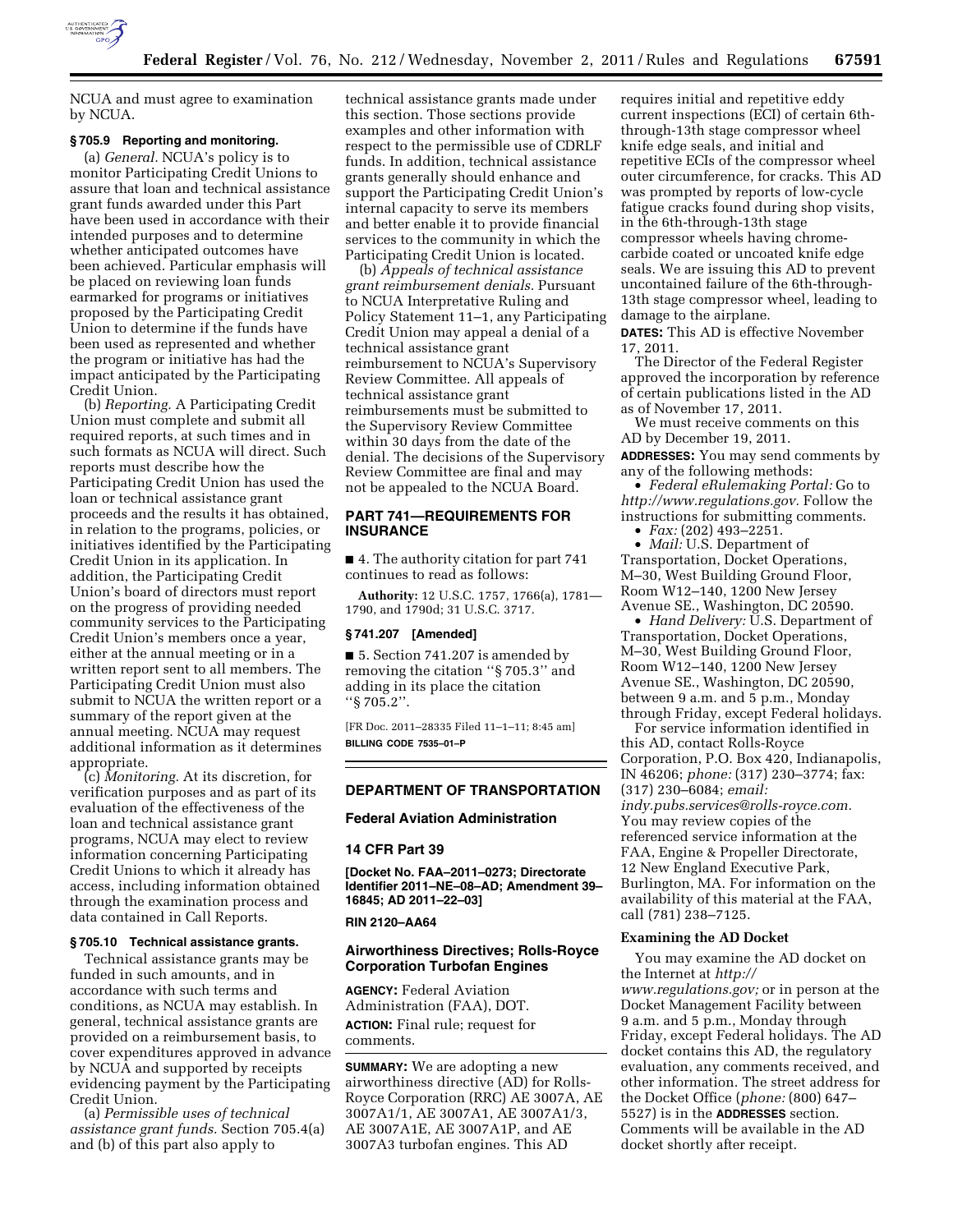**FOR FURTHER INFORMATION CONTACT:** Kyri Zaroyiannis, Aerospace Engineer, Chicago Aircraft Certification Office, Small Airplane Directorate, FAA, 2300 E. Devon Ave., Des Plaines, IL 60018; *phone:* (847) 294–7836; fax: (847) 294– 7834; *email: [kyri.zaroyiannis@faa.gov.](mailto:kyri.zaroyiannis@faa.gov)*  **SUPPLEMENTARY INFORMATION:** 

#### **Discussion**

We received reports of low-cycle fatigue cracks found during shop visits, in the 6th-through-13th stage compressor wheels having chromecarbide coated or uncoated knife edge seals, on RRC AE 3007A, AE 3007A1/1, AE 3007A1, AE 3007A1/3, AE 3007A1E, AE 3007A1P, and AE 3007A3 turbofan engines. These cracks can deteriorate the integrity of the compressor wheel by lengthening into the outer circumference of the wheel. This condition, if not corrected, could result in uncontained failure of the 6ththrough-13th stage compressor wheel, leading to damage to the airplane.

### **Relevant Service Information**

We reviewed RRC Alert Service Bulletin (ASB) No. AE 3007A–A–72– 386, Revision 4, dated June 27, 2011, which describes procedures for performing a one-time comprehensive ECI of the compressor wheel outer circumference, for cracks. We also reviewed RRC ASB No. AE 3007A–A– 72–390, Revision 3, dated June 27, 2011, which describes procedures for initial and repetitive inspections of affected 6th-through-13th stage compressor wheel knife edge seals and the compressor wheel outer circumference, for cracks.

### **FAA's Determination**

We are issuing this AD because we evaluated all the relevant information and determined the unsafe condition described previously is likely to exist or develop in other products of the same type design.

#### **AD Requirements**

This AD requires accomplishing the actions specified in the service information described previously. The AD also requires sending the inspection results to AE Service Data, Rolls-Royce Corporation, *Attn:* AE Service Data Manager, P.O. Box 420, Speed Code U17, Indianapolis, IN 46206–0420, *email: [cra.rel.data@rolls-royce.com.](mailto:cra.rel.data@rolls-royce.com)* 

# **FAA's Justification and Determination of the Effective Date**

An unsafe condition exists that requires the immediate adoption of this AD. The FAA has found that the risk to the flying public justifies waiving notice and comment prior to adoption of this rule because our risk assessment indicates these parts, uninspected, pose an unacceptable level of risk to the traveling public. Therefore, we find that notice and opportunity for prior public comment are impracticable and that good cause exists for making this amendment effective in less than 30 days.

#### **Comments Invited**

This AD is a final rule that involves requirements affecting flight safety and was not preceded by notice and an opportunity for public comment. However, we invite you to send any written data, views, or arguments about this AD. Send your comments to an address listed under the **ADDRESSES** section. Include the docket number FAA–2011–0273 and Directorate Identifier 2011–NE–08–AD at the beginning of your comments. We specifically invite comments on the overall regulatory, economic, environmental, and energy aspects of this AD. We will consider all comments received by the closing date and may amend this AD because of those comments.

We will post all comments we receive, without change, to *[http://](http://www.regulations.gov) [www.regulations.gov,](http://www.regulations.gov)* including any personal information you provide. We will also post a report summarizing each substantive verbal contact we receive about this AD.

#### **Costs of Compliance**

We estimate that this AD will affect 1,402 RRC AE 3007A, AE 3007A1/1, AE 3007A1, AE 3007A1/3, AE 3007A1E, AE 3007A1P, and AE 3007A3 turbofan engines installed on 616 airplanes of U.S. registry. We also estimate that it will take about 6 hours to perform one inspection of the affected 6th-through-13th stage compressor wheel knife edge seals and the compressor wheel outer circumference, for each engine. The average labor rate is \$85 per work-hour. We anticipate required parts costs to be \$35,546,000. Based on these figures, we estimate the total cost of the AD to U.S. operators to be \$36,259,926.

### **Authority for This Rulemaking**

Title 49 of the United States Code specifies the FAA's authority to issue rules on aviation safety. Subtitle I, section 106, describes the authority of the FAA Administrator. ''Subtitle VII: Aviation Programs'' describes in more detail the scope of the Agency's authority.

We are issuing this rulemaking under the authority described in Subtitle VII, Part A, Subpart III, Section 44701:

''General requirements.'' Under that section, Congress charges the FAA with promoting safe flight of civil aircraft in air commerce by prescribing regulations for practices, methods, and procedures the Administrator finds necessary for safety in air commerce. This regulation is within the scope of that authority because it addresses an unsafe condition that is likely to exist or develop on products identified in this rulemaking action.

#### **Regulatory Findings**

This AD will not have federalism implications under Executive Order 13132. This AD will not have a substantial direct effect on the States, on the relationship between the national government and the States, or on the distribution of power and responsibilities among the various levels of government.

For the reasons discussed above, I certify that this AD:

(1) Is not a ''significant regulatory action'' under Executive Order 12866,

(2) Is not a ''significant rule'' under DOT Regulatory Policies and Procedures (44 FR 11034, February 26, 1979),

(3) Will not affect intrastate aviation in Alaska, and

(4) Will not have a significant economic impact, positive or negative, on a substantial number of small entities under the criteria of the Regulatory Flexibility Act.

#### **List of Subjects in 14 CFR Part 39**

Air transportation, Aircraft, Aviation safety, Incorporation by reference, Safety.

### **Adoption of the Amendment**

Accordingly, under the authority delegated to me by the Administrator, the FAA amends 14 CFR part 39 as follows:

# **PART 39—AIRWORTHINESS DIRECTIVES**

■ 1. The authority citation for part 39 continues to read as follows:

**Authority:** 49 U.S.C. 106(g), 40113, 44701.

#### **§ 39.13 [Amended]**

■ 2. The FAA amends § 39.13 by adding the following new airworthiness directive (AD):

# **2011–22–03 Rolls-Royce Corporation**

**(Formerly Allison Engine Company):**  Amendment 39–16845; Docket No. FAA–2011–0273; Directorate Identifier 2011–NE–08–AD.

#### **(a) Effective Date**

This AD is effective November 17, 2011.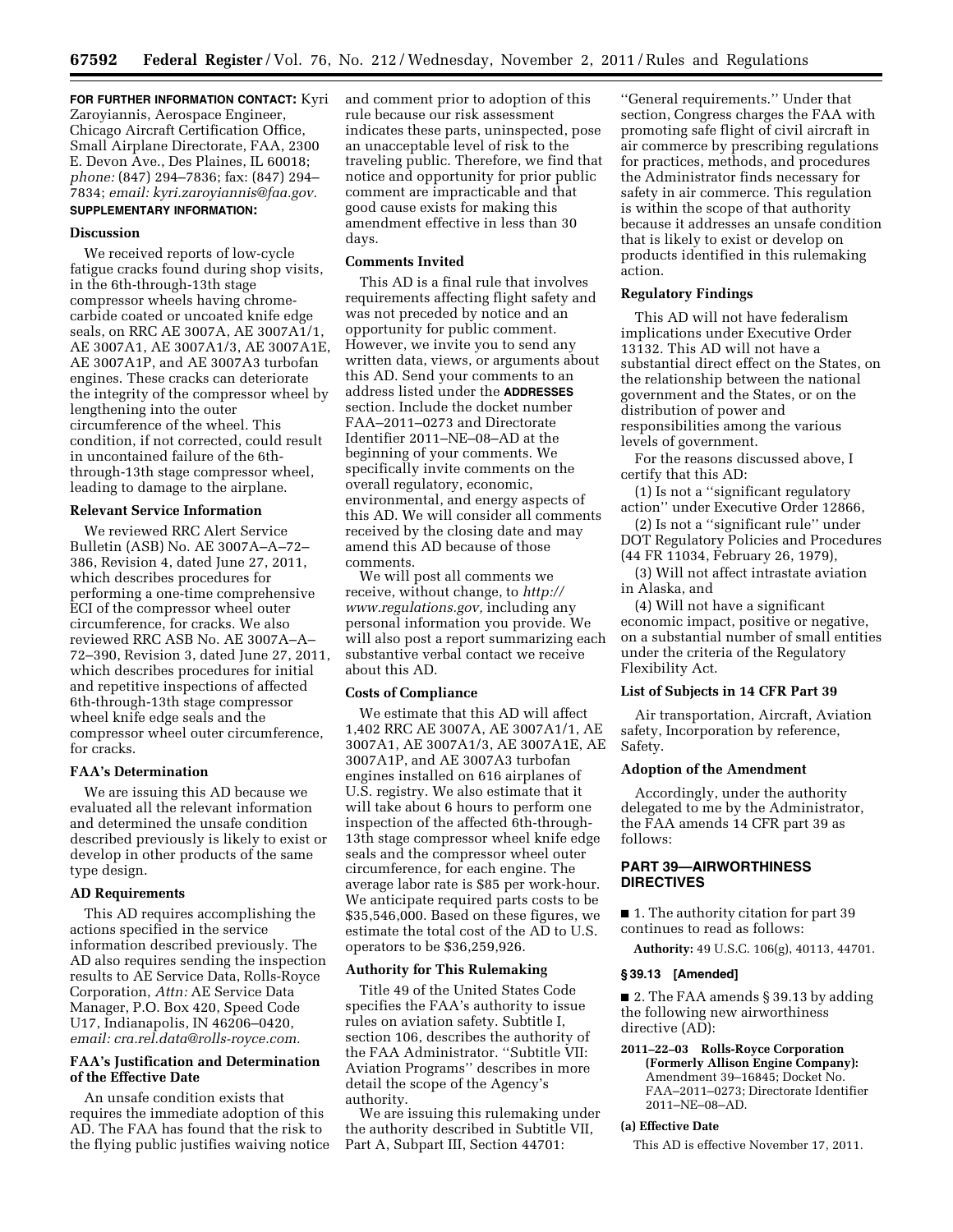### **(b) Affected ADs**

None.

# **(c) Applicability**

This AD applies to Rolls-Royce Corporation (RRC) AE 3007A, AE 3007A1/1, AE 3007A1, AE 3007A1/3, AE 3007A1E, AE

3007A1P, and AE 3007A3 turbofan engines, with any of the 6th-through-13th stage compressor wheel part numbers (P/Ns) in Table 1 of this AD installed.

| TABLE 1—6TH-THROUGH-13TH STAGE COMPRESSOR WHEEL P/NS AFFECTED BY THIS AD |  |
|--------------------------------------------------------------------------|--|
|--------------------------------------------------------------------------|--|

| Compressor wheel stage | Wheel P/Ns with<br>chrome-carbide coated<br>knife seals | Wheel P/Ns with uncoated knife<br>seals |
|------------------------|---------------------------------------------------------|-----------------------------------------|
| 6th                    | 23074717                                                | 23062666, 23071261, 23071396            |
|                        | 23074719, 23074217                                      | 23062667, 23071262, 23071397            |
|                        | 23074721                                                | 23061628, 23071263                      |
|                        | 23074722                                                | 23061629, 23071264                      |
|                        | 23074723                                                | 23061630, 23071265                      |
|                        | 23074724                                                | 23061631, 23066231                      |
|                        | 23074725                                                | 23061632, 23071267                      |
|                        | 23074213, 23074726                                      | 23061633, 23071268                      |

### **(d) Unsafe Condition**

This AD was prompted by reports of lowcycle fatigue cracks found during shop visits, in the 6th-through-13th stage compressor wheels having chrome-carbide coated or uncoated knife edge seals. We are issuing this AD to prevent uncontained failure of the 6ththrough-13th stage compressor wheel, leading to damage to the airplane.

#### **(e) Compliance**

Comply with this AD within the compliance times specified, unless already done.

#### **(f) Initial Inspection**

The initial inspection compliance times for the 6th-through-13th stage compressor wheels are based on cycles-since-new (CSN) and cycles-in-service (CIS) of their 12th and 13th stage compressor wheels. For engines that one or both 12th and 13th stage compressor wheels have chrome-carbide coated knife edge seals, use the compliance times listed in Table 2 of this AD. For engines that both 12th and 13th stage compressor wheels do not have chromecarbide coated knife edge seals, use the compliance times listed in Table 3 of this AD.

(1) Perform a one-time comprehensive eddy current inspection (ECI) of the 6ththrough-13th stage compressor wheel knife edge seals for cracks, using paragraph 2, Accomplishment Instructions, of RRC Alert Service Bulletin (ASB) No. AE 3007A–A–72– 386, Revision 4, dated June 27, 2011 (Completion of this one-time comprehensive ECI relieves you thereafter of the repetitive inspection requirements of this AD); or

(2) Perform an initial ECI of the 6ththrough-13th stage compressor wheel outer circumferences for cracks, using paragraph 2, Accomplishment Instructions, of RRC ASB No. AE 3007A–A–72–390, Revision 3, dated June 27, 2011.

TABLE 2—INITIAL INSPECTION COMPLIANCE TIMES FOR ENGINES, THAT ONE OR BOTH 12TH AND 13TH STAGE COMPRESSOR WHEELS HAVE CHROME-CARBIDE COATED KNIFE EDGE SEALS

| For 12th and or 13th stage<br>compressor wheels with the<br>following CSN on the effective<br>date of this AD | Initially inspect after the effective date of this AD                                                                           |
|---------------------------------------------------------------------------------------------------------------|---------------------------------------------------------------------------------------------------------------------------------|
|                                                                                                               | Within 15 CIS.                                                                                                                  |
| (ii) 16,700 to 18,184 CSN                                                                                     | Before accumulating 18,200 CSN.                                                                                                 |
| (iii) 16,000 to 16,699 CSN                                                                                    | Within 1.500 CIS.                                                                                                               |
| (iv) 15,100 to 15,999 CSN                                                                                     | Within 2,000 CIS.                                                                                                               |
| (v) 14,300 to 15,099 CSN                                                                                      | <b>Within 2,800 CIS.</b>                                                                                                        |
| (vi) 13,000 to 14,299 CSN                                                                                     | Within 3,400 CIS.                                                                                                               |
| (vii) 12,300 to 12,999 CSN                                                                                    | <b>Within 4,000 CIS.</b>                                                                                                        |
| (viii) 11,200 to 12,299 CSN                                                                                   | Within 4.600 CIS.                                                                                                               |
| (ix) $9,700$ to 11,199 CSN                                                                                    | Within 5,300 CIS.                                                                                                               |
| $(x)$ Fewer than 9.700 CSN                                                                                    | Before accumulating 15,000 CSN or at the next shop visit when the engine has more than 7,000 cycles.<br>whichever occurs first. |
|                                                                                                               |                                                                                                                                 |

# TABLE 3—INITIAL INSPECTION COMPLIANCE TIMES FOR ENGINES, THAT BOTH 12TH AND 13TH STAGE COMPRESSOR WHEELS DO NOT HAVE CHROME-CARBIDE COATED KNIFE EDGE SEALS

| For 12th and or 13th stage<br>compressor wheels with the<br>following CSN on the effective<br>date of this AD: | Initially inspect after the effective date of this AD: |
|----------------------------------------------------------------------------------------------------------------|--------------------------------------------------------|
|                                                                                                                | Within 200 CIS.                                        |
| (ii) 16,000 to 18,299 CSN    Within 1,500 CIS.                                                                 |                                                        |
| (iii) 15,100 to 15,999 CSN    Within 2,000 CIS.                                                                |                                                        |
| (iv) 14,300 to 15,099 CSN                                                                                      | Within 2,800 CIS.                                      |
| (v) 13,000 to 14,299 CSN    Within 3,400 CIS.                                                                  |                                                        |
| (vi) 12,300 to 12,999 CSN  Within 4,000 CIS.                                                                   |                                                        |
| (vii) 11,200 to 12,299 CSN    Within 4,600 CIS.                                                                |                                                        |
| (viii) 9,700 to 11,199 CSN  Within 5,300 CIS.                                                                  |                                                        |